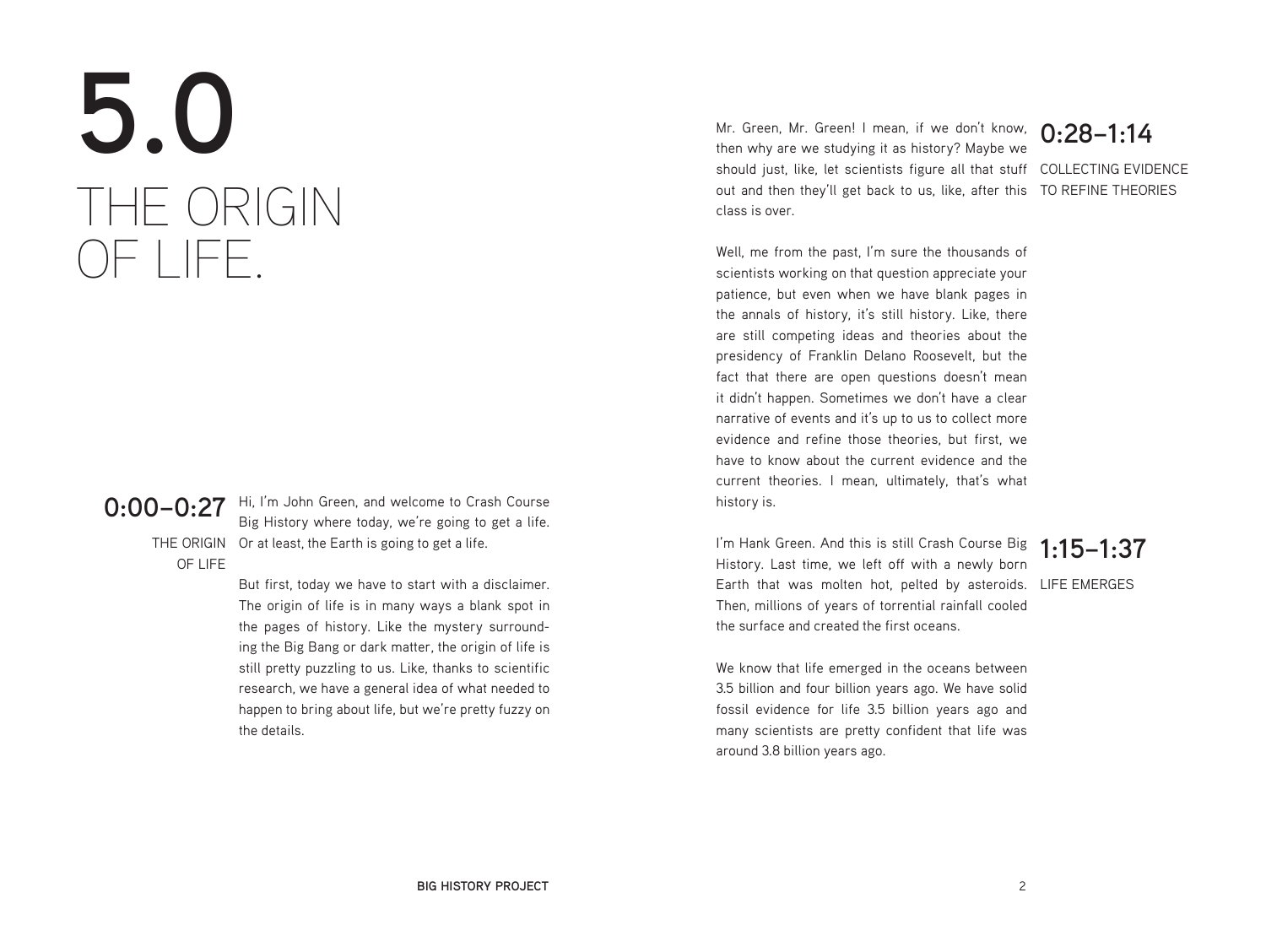**1:38–2:04** It's pretty clear that life is a different thing from the<br>cost of the Universe but what makes up that differ-WHAT IS LIFE? ence? I'm kind of surprised that this turns out to be rest of the Universe, but what makes up that differa super puzzling question that we have yet to come up with a 100% satisfying answer to. But some of the major characteristics of most life are, it adapts to the environment, it has a metabolism that processes energy to keep itself going — like humans do with pizza — and it reproduces, whether it be a cell splitting in two or two animals...doing their thing in nature.

# **2:05–3:09**

EXCEPTIONS to have offspring. Some microorganisms can shut TO THE RULE down their metabolisms for long stretches of time, though. Some animals, like mules are born unable but neither are exactly dead or not life. Given the incredible variety of species, definitions for life are, by necessity, very broad, but one such definition by big historian Fred Spier is, and I quote, "A regime that contains a hereditary program for defining and directing molecular mechanisms that actively extract matter and energy from the environment with the aid of which matter and energy are converted into building blocks for its own maintenance and, if possible, reproduction."

Even these simple criteria have their problems,

In other words, what makes you different from the stars that, while a stars burns down till it dies and doesn't actively float around the cosmos looking for more fuel, a living organism does actively seek out pizza to keep itself going, preferably long enough to, you know, have some babies. But how do we know what we know? How do we know that life is just a different kind of molecular mechanism and not something more profound? Well, we can test these claims, and we do, using science.

Because life looks so radically different from the inanimate Universe, people once thought that life was made of completely different stuff.

**3:10–3:35**

LIFE AND NON-LIFE

Then, in 1828, a German chemist, Friedrich Wohler, used inorganic chemicals to synthesize an organic chemical. This was a big deal just as Newton's theory of gravity showed that the heavens and Earth followed the same physical laws, Wohler's experiment proved that life and non-life follow the same chemical laws, which implied that life could emerge from non-life.

Even this idea wasn't completely new. For centuries, the Aristotelian idea that life just spontaneously emerged from non-life was widely believed. SPONTANEOUS For example, if you put some rotten meat out in the GENERATIONsun, eventually the meat would transform itself into maggots. You could probably work out the weaknesses in this theory.

### **3:36–4:09**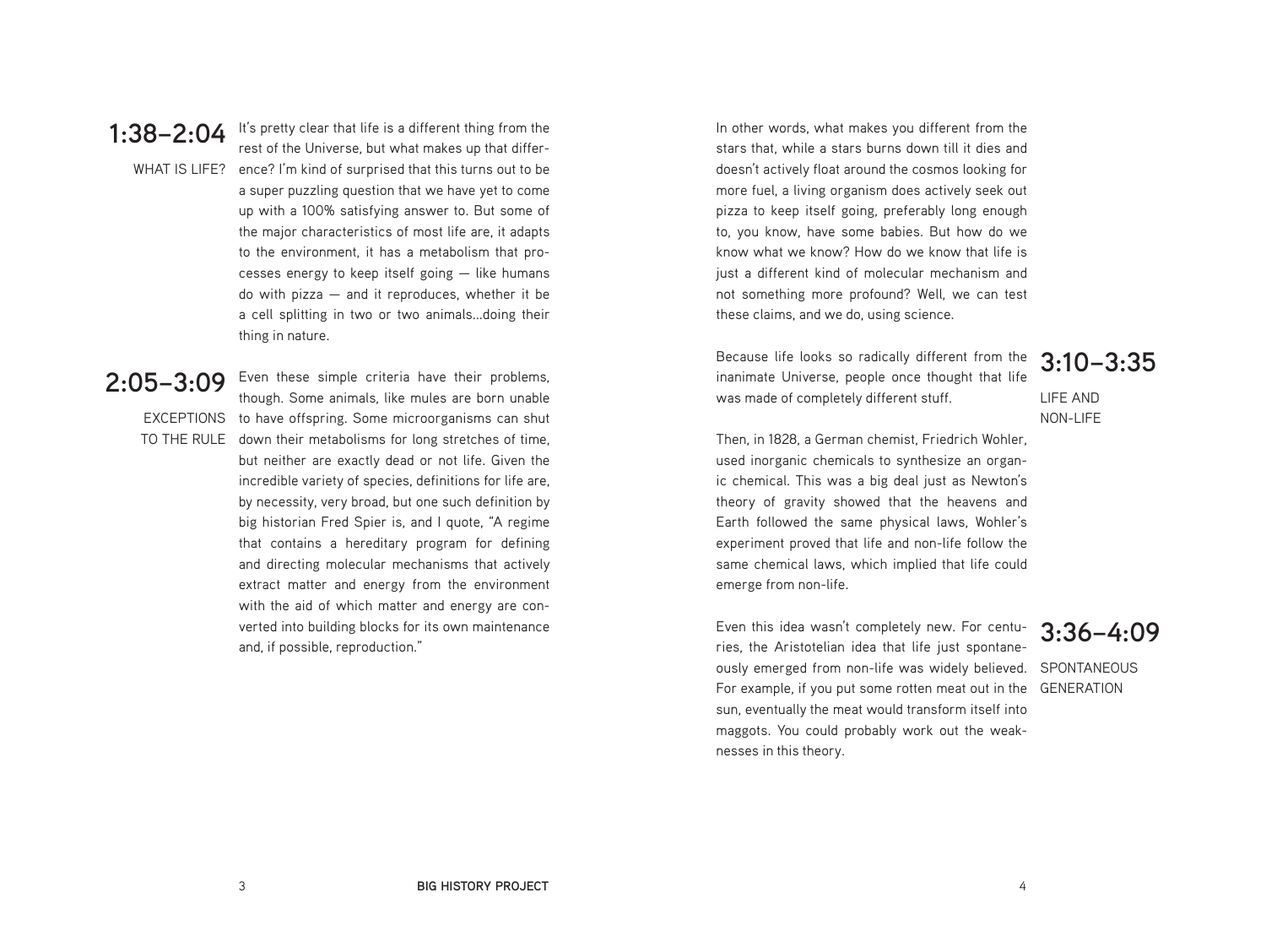17th century scientists took meat and various other objects thought to spontaneously generate life, boiled them to kill off any eggs previously laid by insects, sealed them in jars and nothing happened. Oh Aristotle, first you told us that snot was our brain coming out of our noses, and now you made all those nice people waste their steak dinner.



CLAIM TESTING breathe life into it. This however did not rule out some form of life force in the air. Some invisible force in the earth's atmosphere that could enter an object and literally

> But spores from plants can also travel in the air, as can microorganisms. So in the mid-19th century, Louis Pasteur boiled some organic broth friendly to life and placed it in a flask with a swan neck to trap plant spores and smaller particles. If a life force was in the air, it could enter freely while spores and other particles would get trapped in the U-bend. And what happened? Nothing. A century and a half later those flasks are still devoid of life. The conclusion: The ancients were wrong. After a dose of claim testing, it became clear that life must emerge from the inanimate world by chemical processes that are discoverable by science.

But what did early life look like? Well, for a whopping 2.1 billion of the 3.8 billion years of the evolutionary epic history was made by tiny, singlecell organisms called prokaryotes. That's roughly 55% of the entire story of life. Now some of those prokaryotes evolved about 1.7 billion years ago into slightly bigger single-celled organisms called eukaryotes. And then, you know, that kept happening and eventually us. But for now, let's just talk about prokaryotes.

**4:57–5:49**

SINGLE-CELL ORGANISMS

Prokaryotes lived in the seas and ate chemicals in their surrounding environment. Now these microscopic prokaryotes might not sound very impressive, but they do make up the vast majority of your family tree. They're also distant relatives of the modern bacteria that are everywhere. Crawling around the room that you're in right now, crawling all over you, crawling inside of your intestines. That's right, somewhere right now there's a bacterium that will give you food poisoning in an undercooked hamburger, and it is your cousin.

But the thing is, even in its earliest stages, single cell life was massively complex compared to the inanimate Universe. I mean I know these are tiny COMPLEXITYlittle specks, but compared to everything else that had happened on earth until them they were an immense tangle of chemical networks and building blocks.

### **5:50–6:17**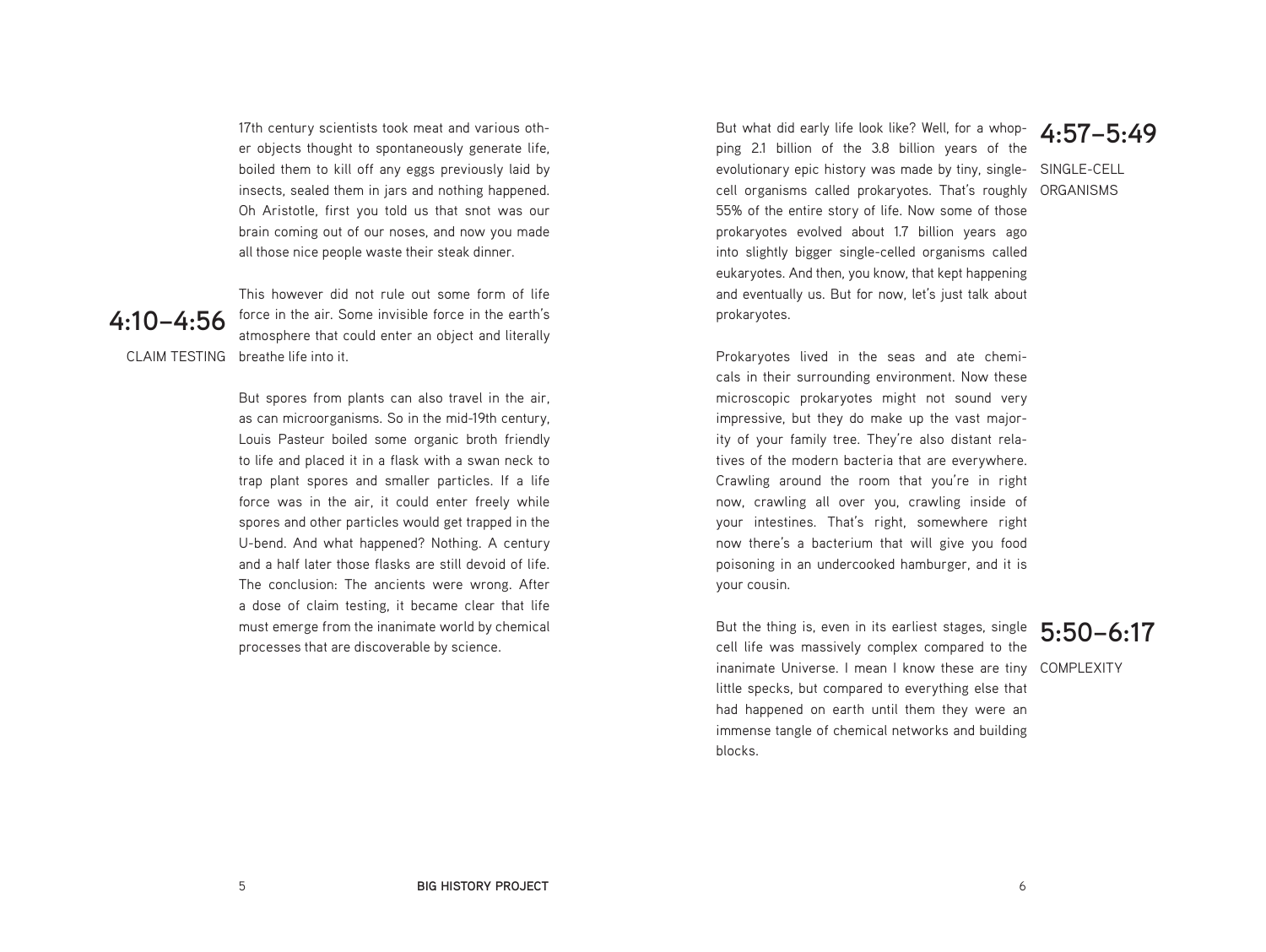But how did an object as ridiculously complex as a prokaryote first emerge? Well, first of all, it's very difficult to think of how life would form in an oxygen-rich atmosphere like present-day Earth's.

**6:18–7:08**

OXYGEN IS CREATED substantially higher and I would just rub my hands Oxygen is kind of a nasty, highly reactive chemical. In fact, if the oxygen levels in this room were together really fast, I could burst into flames. And while that would make for a nice viral YouTube video, I would rather not be on fire than get lots of views.

> 3.8 billion years ago, the free oxygen content of the atmosphere was at negligible levels, which had some not so pleasant consequences. For millions upon millions upon millions of years, life dwelled fairly deeply in the ocean, eating chemicals and staying where the earth's heat kept warm. Eventually, some prokaryotes floated near to the top of the ocean and started using sunlight, water, and the carbon dioxide that was abundant in the earth's atmosphere to sustain their own complexity using this sweet chemical process they'd come up with called photosynthesis.

> The waste product of this chemical process is oxygen. And these photosynthesizing prokaryotes pumped a lot of it into the atmosphere.

By around 2.5 billions year ago, the amount of free  $\frac{7:09-7:46}{3}$ Oxygen can be nasty and so scores and scores of OXYGEN tiny single-celled organisms couldn't handle it and HOLOCAUST oxygen in the atmosphere was up to about 3%. died off in a massive wave sometimes known as the oxygen holocaust. So many species of singlecelled organisms, each with the potential to evolve into more complex life were wiped out. Even at this early stage, our evolutionary ancestors were squeezed through a bottleneck. And this will not be the last such disaster that nearly wiped everything out. Next time you have a bad day remember that it is amazing that you are alive at all, much less a member of a self-aware species living at the height of human technological progress.

And because you, your dog and the chicken you EUKARYOTES Speaking of ancestors, somewhere between 1.6 and two billion years ago, the eukaryotes evolved. ate last week and the mushroom you ate the week before all descended from them, they really put the "you" in eukaryotes. And eukaryotes contained organelles like cellular organs that enhanced their abilities.

split in two or cloned with no need to find a partner SEX ENHANCES for romance and DNA exchange. Sexually repro- EVOLUTION About 1.5 billion years ago, eukaryotes invented sex. Up until that point, single-celled organisms ducing eukaryotes possibly obtained these abilities through cannibalism, just eating each other, which may have led to some accidental exchange of DNA.

### **7:47–8:04**

**8:05–8:49**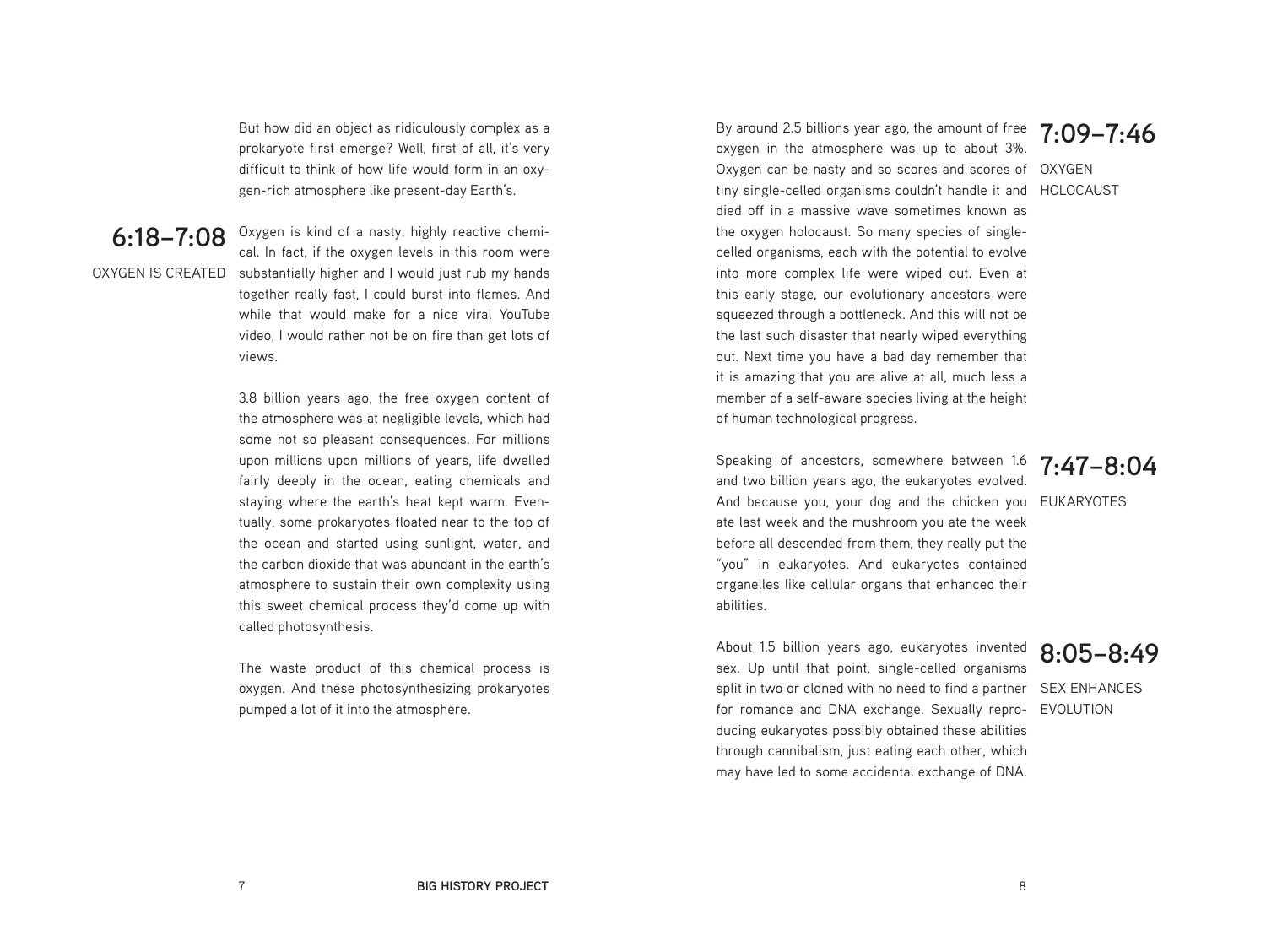After that, the evolutionary advantages of sex probably resulted in it catching on. Having a partner means having two sets of genes and thus a wider range of genetic diversity from which evolution can pick and choose. Sex is a huge deal. It enhanced evolution, and therefore deserves to be classed as one of the most revolutionary advances in the history of life on earth. And a huge leap forward in the rise of complexities since the very beginning of the Universe.

### **8:50–9:25**

FROM WHERE Darwin's own hypothesis was that life evolved DID LIFE EVOLVE? in some "warm little pond suitable for fostering So where did these complex single-celled organisms come from in the first place? Well, Charles life." Other scientists postulate that life may have formed from organic chemicals next to the warmth of underwater volcanoes. And still others champion the idea of panspermia, which states that life may have evolved elsewhere in the Solar System and then been transported here by an asteroid, which seeded the earth.

> Like I said, this is a blank spot where many different historical theories are seeking evidence to clarify what happened. It's possible actually that this problem could be solved in our lifetime, which is pretty exciting.

Anyway, whatever physical forces were at play, **9:26–10:10** primitive organic chemicals eventually came together into balls with protective membranes. LIVING CELLS They would have reproduced and proliferated much REPLICATE as life does today, but the earliest blobs or organic chemicals would have reproduced clumsily, inaccurately with many useful adaptations getting lost. Essentially, these molecular mechanisms were badly programmed.

In 1950s, James Watson, Francis Crick, Maurice Wilkins, and Rosalind Franklin discovered how living cells replicate using DNA or deoxyribonucleic acid.

DNA is a double-stranded molecule that contains a list of orders for how it wants a living cell to be constructed. And then a single strand, RNA, reads those program orders and sets in motion the production of the proteins necessary to accomplish them.

All life on earth has DNA, which is one of the reasons we know that all living things on earth — from farmers to fish, from moles to microbes — have a ALL LIFE HAS DNAcommon ancestor. It's why you share 98.4% of your DNA with a chimpanzee, and why you share nearly half of your DNA with the banana that it likes to eat. Not quite cannibalism, but we do eat a lot of our distant cousins.

# **10:11–10:51**